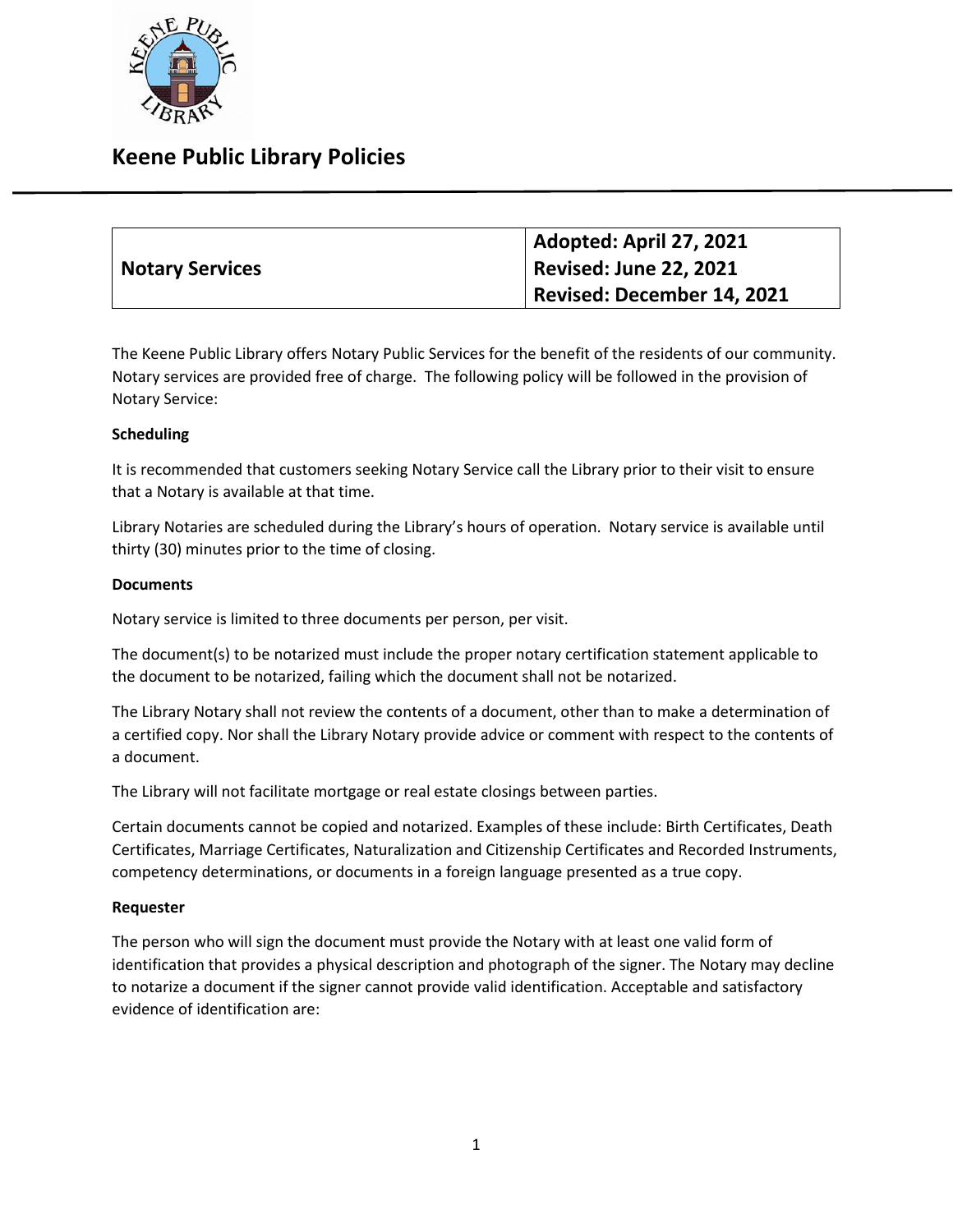

# **Keene Public Library Policies**

- 1. A current passport from any country, written in a language that the Notary can read;
- 2. A valid unexpired photo driver's license from any state of the United States, Mexico or province of Canada;
- 3. A valid unexpired non-driver's photo identification card from any state of the United States; or
- 4. A United States photo military identification card, or other form of governmental identification, which is current and unexpired and which contains the signature and photograph of the individual.
- 5. By verification upon oath or affirmation of a credible witness personally appearing before the Notary whom the Notary can identify on the basis of any of the foregoing proofs of identity.

Witnesses may not be solicited from customers using the Library. Library staff may witness signatures, with the exception of Wills and Estate Planning Documents.

### **Notary**

The Notary and the customer seeking notarization shall be able to communicate directly and be in the same physical location with each other. Library Notaries are permitted to allow the customer to make use of a translator to communicate with a notary service customer, provided however, that the Library Notary must be satisfied that the customer appearing before the Notary is the person the customer purports to be, and that the customer is executing the document(s) on the customer's free act and understanding.

### **Notary Services**

- 1. The Library Notary may perform the following services, and in the manner specified. The Library Notary shall not accept a protest of a negotiable instrument or a deposition to be notarized:
- 2. Taking an acknowledgement that the customer signing the document has signed it for the purposes stated in the document. In taking an acknowledgment, the notarial officer must determine, either from personal knowledge or from satisfactory evidence, that the person appearing before the officer and making the acknowledgment is the person whose true signature is on the instrument.
- 3. Taking a verification upon oath or affirmation by the customer that a written statement is true. In taking a verification upon oath or affirmation, the notarial officer must determine, either from personal knowledge or from satisfactory evidence, that the person appearing before the officer and making the verification is the person whose true signature is on the statement verified.
- 4. Taking an attestation to the customer's signature on a document. In witnessing or attesting a signature, the notarial officer must determine, either from personal knowledge or from satisfactory evidence, that the signature is that of the person appearing before the officer and named therein.
- 5. Certifying that a proffered copy of a document is a true copy attest. In certifying or attesting a copy of a document or other item, the notarial officer must determine that the proffered copy is a full, true, and accurate transcription or reproduction of that which was copied.